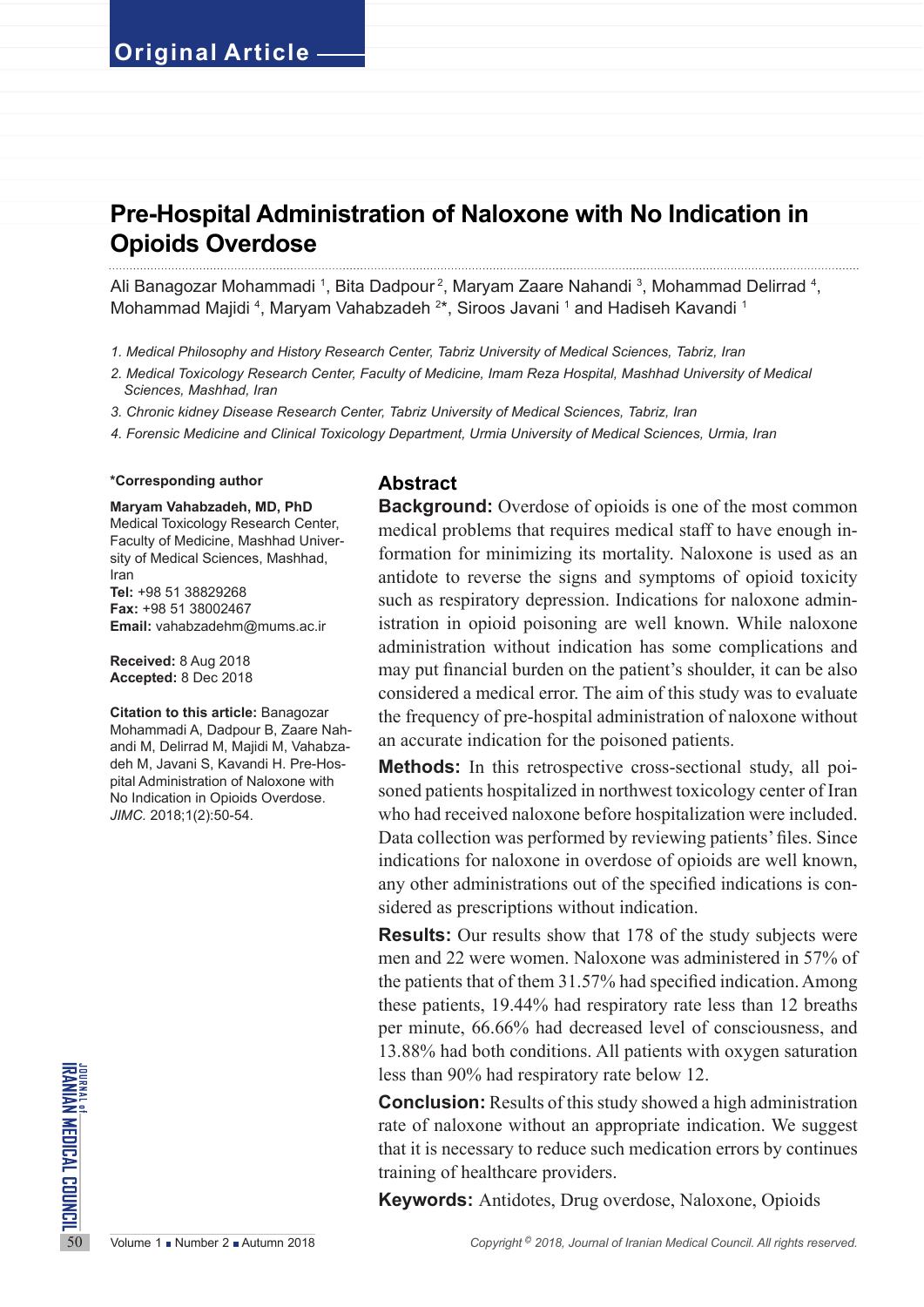# **Introduction**

Generally, any synthetic, semi synthetic and natural substance with morphine-like effects that is able to bind and act via the opioid receptors are called opioids 1-3. Opioids toxicity manifests as loss of consciousness, decreased Respiratory Rate (RR) and apnea, ileus and pinpoint pupils when opioid receptors are affected in the central nerves system 1,2.

Unfortunately, there is no available national data either for the frequency of poisonings among drug abusers or its causes. One study revealed that the incidence of drug abuse had been increased within the past 30 years. Studies on cases referred to legal medicine organizations, medical toxicology and poisoning wards of hospitals in different provinces of Iran report opioids as a relatively common cause of acute poisoning 4-6.

High doses of opioid agonists can cause respiratory depression, miosis and finally coma and death. If serious symptoms of opioids overdose are timely diagnosed, possible respiratory arrest and death can be prevented by the administration of opioids receptor antagonists such as naloxone 7 .

Since 1996, many programs have been developed in order to use the opioid antagonist naloxone hydrochloride to reverse the effects of heroin and other opioids, particularly the respiratory depression 8-11.

Naloxone is used to reverse the signs and symptoms of opioid toxicity such as respiratory depression causing no serious contraindications. For the addicted patients, the starting dose of naloxone is 0.04-0.05 *mg* to avoid withdrawal syndrome and other complications of naloxone. Response to naloxone is measured through improvement in the respiratory response. Depending on the symptoms and their severity, naloxone is used as either infusion or frequent bolus injections due to its short half-life (30-90 minutes)  $^{7,12,13}$ .

Cropsey *et al* in 2013 stated that opioids poisoning was one of the most common problems in the societies and suggested that it would be necessary for medical staff to have enough information about naloxone to prevent opioid mortality <sup>14</sup>. Acute opioid poisoning has a low mortality rate if it is treated appropriately <sup>15</sup>. Studies have

shown that two-third of deaths due to opioids poisoning can be preventable through access to naloxone at home. Naloxone administration and securing the airway are the most vital actions in an opioid-overdosed patient 7,8,10,16.

Intravenous administration of naloxone rapidly improves respiratory function. Since the halflife of naloxone is shorter than most of opioids, maintenance administration is necessary to avoid recurrence of respiratory depression. However, in addicted individuals naloxone can exacerbate withdrawal symptoms<sup>7</sup>.

Indications for naloxone administration in poisonings are well known. Naloxone administration without indication has some complications (sometimes life-threatening) and may cause financial burden and it can be also considered a medical error. The aim of this study was to evaluate the frequency of naloxone administration without indication in poisoned patients.

## **Patients and Methods**

This study was a retrospective cross-sectional study on all patients admitted in the northwestern toxicology center of Iran from October 2016 to March 2017 who had received naloxone before hospitalization. Data collection was performed by reviewing the patients' files.

A separate file and a questionnaire were filled out for each poisoned patient who had received naloxone before hospitalization in the toxicology ward, regardless of sex and age. All patients' information such as age, sex, education level, and symptoms of poisoning were recorded.

Presence of opioid-overdose symptoms and naloxone administration were considered as inclusion criteria in this study. Poisoned patients who did not receive naloxone were excluded.

depression RR less than 12<br>
oxygen saturation less than<br>
of pulmonary edema, Acute<br>
Syndrome (ARDS) or aspi-<br>
and decreased level of con-<br>
Coma Scale (GCS) below<br>
er naloxone administrations<br>
Volume 1 • Number 2 • Autumn Indications for naloxone administration in poisoned patients with opioid overdose were as follows: respiratory depression RR less than 12 breath per minute or oxygen saturation less than 90% [in the absence of pulmonary edema, Acute Respiratory Distress Syndrome (ARDS) or aspiration pneumonia] and decreased level of consciousness Glasgow Coma Scale (GCS) below 8 1,7,11-13,17,18. Any other naloxone administrations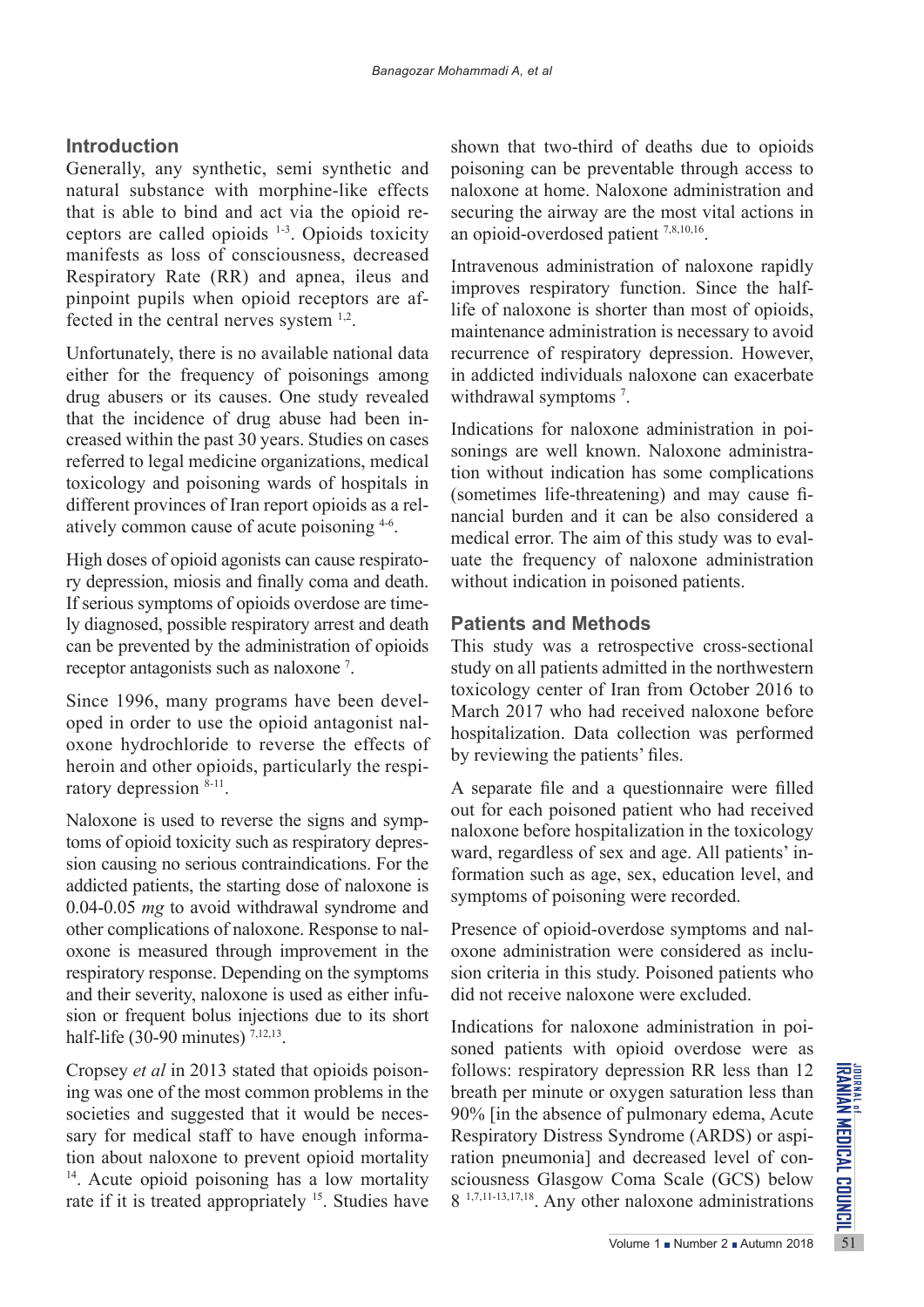were considered as prescriptions without appropriate indication. Data are depicted as percentage, mean and standard deviation. SPSS version 18 and Chi-square test were used.

## **Results**

In this study, 178 men (89%) and 22 women (11%) were included while the average age of the patients was  $40.95 \pm 15$  years (min = 18, max = 90 years old). Of them, 32% were illiterate, 18% had primary education, 25% had secondary education and 4% had even higher education. Patients' vital signs and level of consciousness (according to GCS) are shown in table 1. Types of poisonings are also analyzed in figure 1.

**Table 1.** Vital signs, percent of oxygen saturation, and level of consciousness of the patients before hospitalization

| Variable        | <b>Mean ± SD</b> | <b>Min</b> | <b>Max</b> |
|-----------------|------------------|------------|------------|
| <b>SBP</b>      | 112.92±18.52     | 50         | 170        |
| <b>DBP</b>      | 71.54±12.40      | 40         | 105        |
| HR.             | 87.32±15.23      | 41         | 125        |
| ВT              | $36.83 \pm 0.66$ | 35.5       | 39         |
| <b>RR</b>       | $19.14 \pm 7.44$ | 6          | 50         |
| $O2$ Sat $(\%)$ | $92.67 + 4.53$   | 80         | 98         |
| GCS             | 10.76±4.21       | 3          | 15         |

SBP: Systolic Blood Pressure; DBP: Diastolic Blood Pressure; HR: Heart Rate; BT: Body Temperature; RR: Respiratory Rate; O2Sat: Arterial Blood Oxygen Saturation; GCS: Glascow Coma Scale



**Figure 1.** Type of poisonings among the patients: 28% heroin, 38% opium, 30% methadone, 3% Tramadol, and 1% morphine.

SURVEY OUT, 38% Option, 30% methodor<br>
morphine.<br>
We observed that naloxon<br>
(114 patients) of the patient:<br>
(36 patients) had indication<br>
level of consciousness defit<br>
these patients,  $19.44\%$  (7 p<br>  $\frac{1}{52}$ <br>
Volume 1 N We observed that naloxone was given in 57% (114 patients) of the patients that of them 31.57% (36 patients) had indication (RR<12 or decreased level of consciousness defined as coma). Among these patients, 19.44% (7 patients) had RR less than 12 breaths per minute, 66.66% (24 patients) had decreased level of consciousness, and 13.88% (5 patients) had both conditions. All patients with O2Sat below 90% had a RR of<12.

The discharge status of the patients was also studied which was as 66% after complete remission, 10% died and 24% left the hospital on their own will.

## **Discussion**

Opioid addiction is a major cause of inefficiencies in young healthy people. This can be the main reason for family breakdown and other behavior problems. Unfortunately, in the past ten years, opioids and particularly methadone abuse have become more than ten times frequent than before 1,4,8,19,20. The addicted people have short life span due to various problems including accidents, malnutrition and toxicity. Acute toxicity with opioids is a medical emergency in which prompt diagnosis and treatment can be lifesaving 21.

Opium receptors are highly concentrated in the brain (the thalamus and amygdala) and are immediately and frequently stimulated by natural morphine-like agents. Unlike natural substances, synthetic opioids usually have long-term effects and decrease the receptors sensitivity after continuous stimulation; so, tolerance and then addiction occurs with prolonged consumption 3,16,22.

The first attempt in the management of a case of opioid poisoning is respiratory support. RR less than 12 breaths per minute even in the absence of pinpoint pupils and history of addiction is an indication for immediate supportive therapy 13. Intravenous injection of naloxone at a dose of 0.04 *mg* should be administered concurrently 13. If IV access is not available at the time, the same amount of antidote can be prescribed though nasal rout or tracheal tube. Naloxone acts within two minutes and lasts for 30 to 90 minutes. Depending on the severity of poisoning, further doses may be required up to a maximum of 10-12 *mg*. Other causes of coma should also be ruled out if the symptoms persist after the maximum dose has been tried 7,11,13,18. On the other hand, it is possible to neutralize toxic agents with activated charcoal within less than one hour of the time of using opioids  $7,12,13,18$ .

Naloxone given to an addicted person can result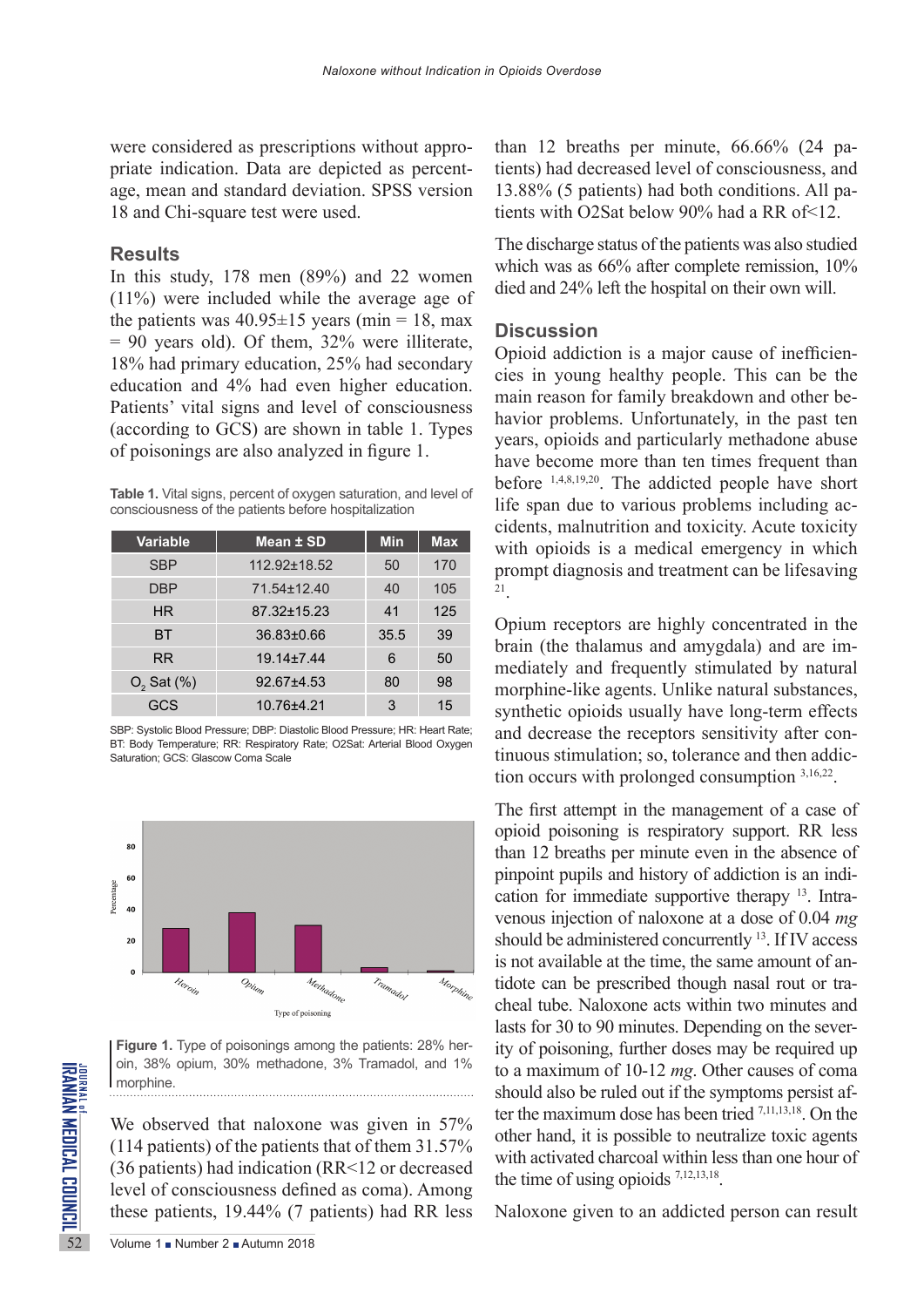in serious complications such as, arrhythmia, ischemic heart disease, pulmonary edema, acute agitation, delirium and other withdrawal symptoms, and even death 1,9,11,13,23,24. Unfortunately, naloxone is prescribed in some hospitals without any medical indications. In fact patients with RR less than 12 and GCS score less than 8 benefit from naloxone administration 7,12,13,17.

In this study, 33% of the poisoned patients (36 patients) met the indications for naloxone administration with 7 of them having RR less than 12/minute, 24 GCS<8, and 5 having both conditions. It has been observed that naloxone improved respiratory status and consciousness in such patients.

Berling' study showed that 47% (65 persons) of 137 patients with overdose of oxycodone, who were given naloxone, had appropriate indications 25. In a study from China, where the most common drug was heroin, naloxone was indicated only in 63.4% of patients 16.

In our study, naloxone was given in 57% of patients (114 persons) that of them, only 31% had indication for the antidote. The frequency of naloxone administration without indication was higher in this study compared to the previous researches.

One of the important issues that have been discussed in this study is medication error, which is defined as a failure in the treatment process that can be harmful to the patient  $26$ . Failure in the treatment shows that the process, which was carried out in order to treat the patient, is not in accordance with the required standards 27. An important medication error that may be caused by a physician is to prescribe a wrong medication or administration without indication 28.

Medication errors can be also occurred due to adverse effects of drugs in the body. In order to prevent such errors, mutual cooperation is required between the patient, the pharmacist, and the physician, along with other therapeutic factors <sup>27,28</sup>.

Drug administration errors account for nearly 70% of medical errors, which is accompanied with serious complications. Four out of 1000 people may experience adverse effects of incorrect drug administration. Errors in prescribing appropriate therapeutic dosage of a specific medication account for more than 50% of all medical errors 27-29. A meta-analysis study suggested that the majority of medication errors in hospitals are by young physicians. These errors can be occurred in 2 to 514 out of 1000 administrations or in other word in 2.4 to 82% of patients 30.

In the current study, we have found that there was no indication for naloxone administration in 69% of the patients who received this antidote, and this can be accounted as a medication error. It can be concluded that naloxone was administered by medical staff in 69% of poisoned patients without indication before being hospitalized in toxicology ward of Sina hospital, Tabriz. Sometimes such errors may cause side effects (even life threatening) in addition to financial burdens.

Administration of naloxone with no appropriate indication was calculated as a high as 69% compared with that (2.4 to 82%) observed in other developed countries 20-22. This indicates a lack of systematic continuous training programs to update medical staffs' information on the treatment of poisoned patients in our country, however there is a potential capacity of presence of medical toxicology experts in most medical universities who can train them.

## **Conclusion**

The results of this study showed a high rate of naloxone administration without appropriate indication and it is necessary to reduce medication errors by continues training of physicians and other medical staffs in healthcare centers and toxicology wards.

## **Conflict of Interests**

None declared.

## **References**

VOLUME 1 = Number 2 = Autumn 2018<br>Volume 1 = Number 2 = Autumn 2018<br>Volume 1 = Number 2 = Autumn 2018 1. Wilkerson RG, Kim HK, Windsor TA, Mareiniss DP. The opioid epidemic in the United States. Emergency Medicine Clinics 2016;34(2):e1-e23.

2. Galanie S, Thodey K, Trenchard IJ, Interrante MF, Smolke CD. Complete biosynthesis of opioids in yeast. Science